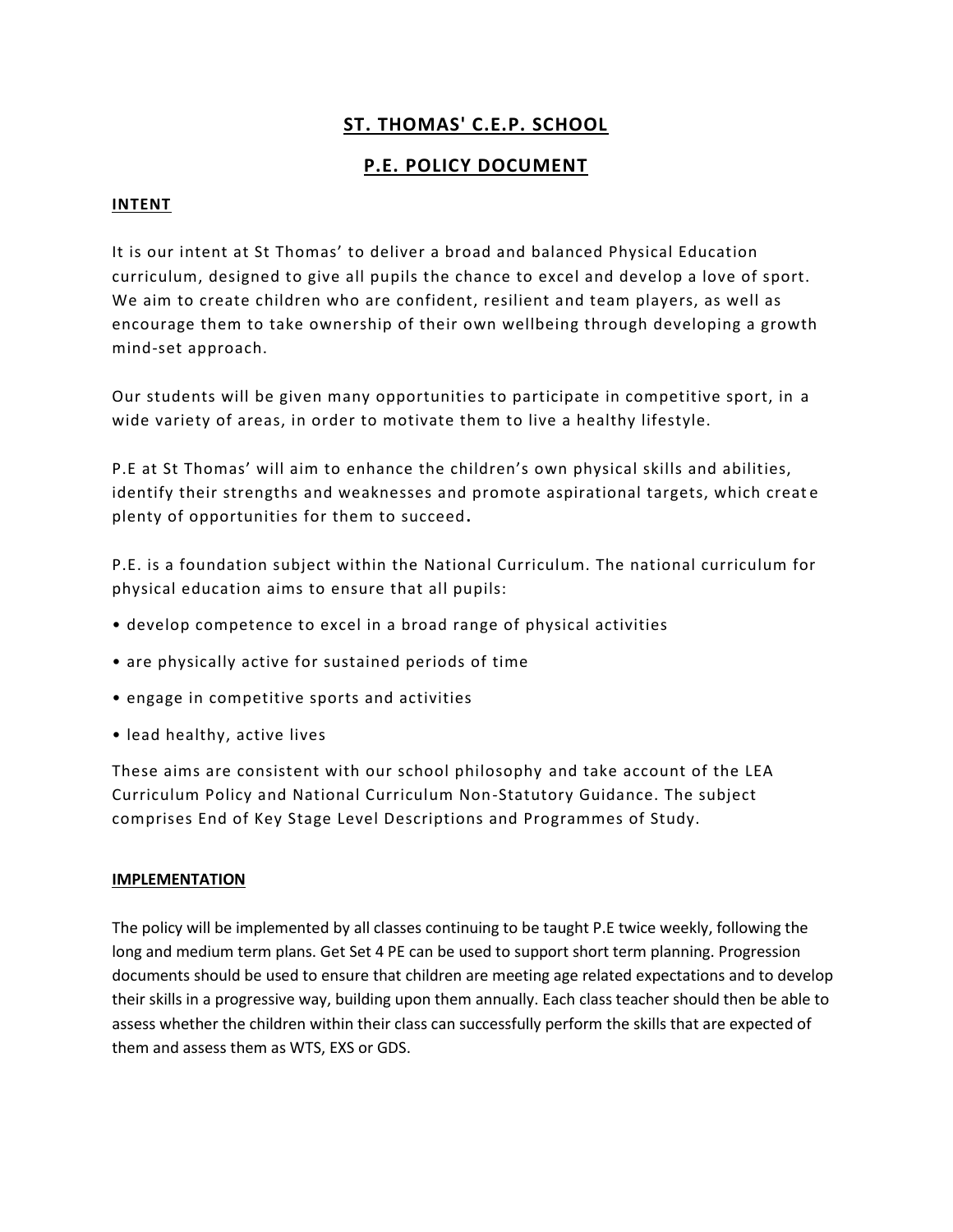Dance is taught via the IMoves package, Get Set 4 PE lesson plans and this is built upon by class teacher's adding their own knowledge and skills to the lessons – ensuring that the year group objectives are being met.

Gymnastics is taught via the GET Set 4 PE scheme and built upon by class teacher's adding their own knowledge and skills to the lessons – ensuring that the year group objectives are being met. Athletics is taught via the GET Set 4 PE scheme and built upon by class teacher's adding their own knowledge and skills to the lessons – ensuring that the year group objectives are being met.

Games is taught via the GET Set 4 PE scheme and built upon by class teacher's adding their own knowledge and skills to the lessons – ensuring that the year group objectives are being met.

Yoga is taught via the GET Set 4 PE scheme and built upon by class teacher's adding their own knowledge and skills to the lessons – ensuring that the year group objectives are being met. LD, JM and VJ have all been signed up to complete the Level 1 Yoga course, which will be achieved by the end of the academic year, so the knowledge gained from this course should also be fed into Yoga sessions.

Swimming is taught in Year 3 or 4 as part of the National Curriculum. Booster sessions are often put in place for children in Years 5 or 6 to ensure that all children are given the best chance of being able to swim before they leave primary school.

Multi/ Ball skills is taught via the GET Set 4 PE scheme and built upon by class teacher's adding their own knowledge and skills to the lessons – ensuring that the year group objectives are being met.

#### **IMPACT**

The successful approach to language teaching at St Thomas' results in a fun, engaging, high-quality P.E education, that provides children with the foundations and knowledge for understanding the importance of P.E.

Our high-quality teaching of P.E. will expose children to a wide range of different skills and sports that they might not otherwise have the opportunity to learn.

High quality, progressive teaching and learning ensures that we have rapid progress throughout the school. Children will understand the importance physical activity and physical education and how it has a positive impact on both their mental and their physical health.

Through a well rounded Curriculum, teachers will ensure that children understand that P.E. is a viable career choice and that not being world class at a sport does not mean that there aren't plenty of career opportunities that they could pursue.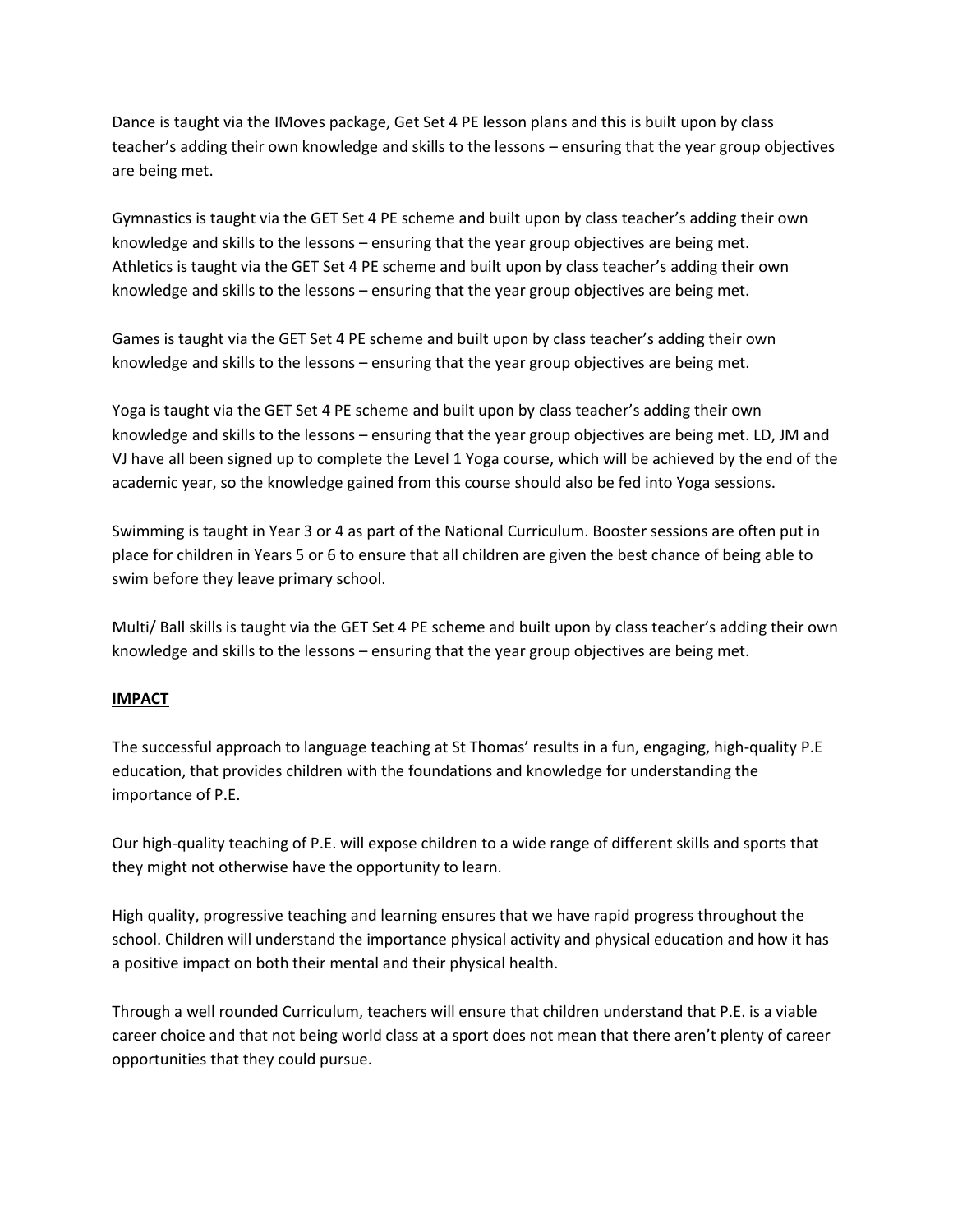The majority of children at St. Thomas' foster a great love of P.E. and sport and this results in motivated learners with a sound understanding of the skills and benefits of P.E.

## **SEND/ PUPIL PREMIUM AND GREATER DEPTH**

All children at St Thomas' will receive 'Quality First Teaching.' Any child with SEND or Pupil Premium funding may have work additional to or differentiated in order to better support them in accessing the curriculum dependent on their needs.

Our school offers a creative and varied curriculum providing children with a variety of opportunities in order to reach their full potential. Our aim for each child to make excellent progress from their individual starting point.

## **ASSESSMENT**

All P.E learning is assessed in line with the school assessment policy. Teachers will assess children's knowledge and skills in P.E against the objectives for the year group. At the end of each topic, teachers will assess, using the progression documents and MTP's, whether the children are WTS, EXS or GDS and complete assessment grids.

Teachers will, of course, assess throughout each lesson, providing instant timely feedback as and when appropriate.

All children are assessed as to whether they can swim 25 metres unaided by the end of their time at St Thomas'.

## **CLASSROOM ENVIRONMENT**

Vocabulary acquisition is key to all learning success. Vocabulary for each topic will be displayed within classrooms. Each class should have a floor book that is added to throughout each topic. Ideas of what could be put in the floor book are rules, photographs, skills, the science behind why we are doing the things that we are and each teacher should film a child that is WTS, a child that is EXS and a child that is GDS and create a QR code to be added to the floor book. When P.E. is unable to take place outside, due to severe weather for example, it should still take place in the classroom and be linked to the topic that should be being taught e.g. looking at a comprehension related to a famous sports person, analysing the relevant skills and technique needed to perform specific actions, creating own game and rules around the relevant skill set etc.

## **HOME SCHOOL LINKS**

At St Thomas', we believe that parental support is vital to aid the progress of the children. We aim to involve our parents in P.E as much as possible through:

• Parents evenings